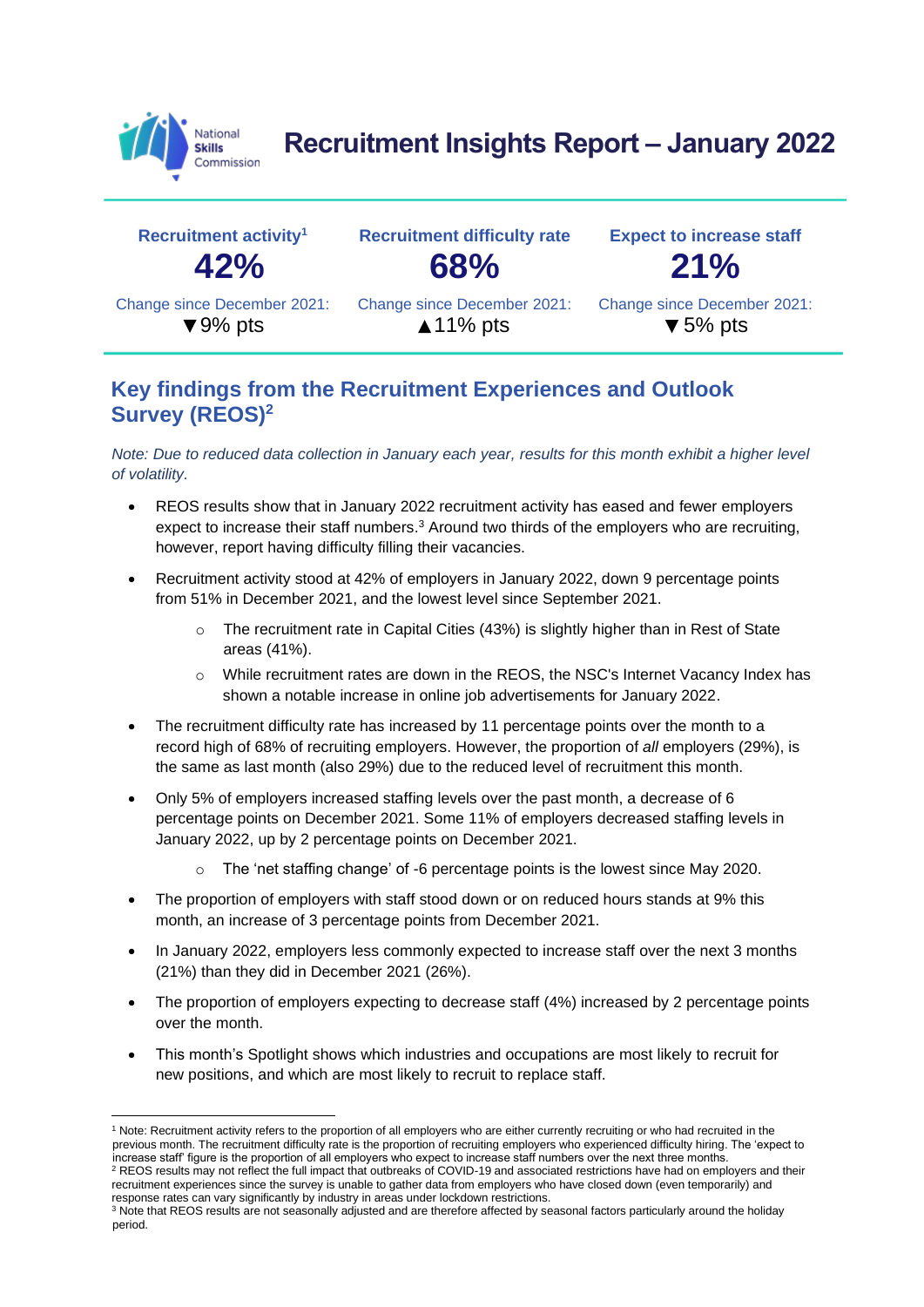## **Recruitment indicators – key charts**



*Proportion of employers*

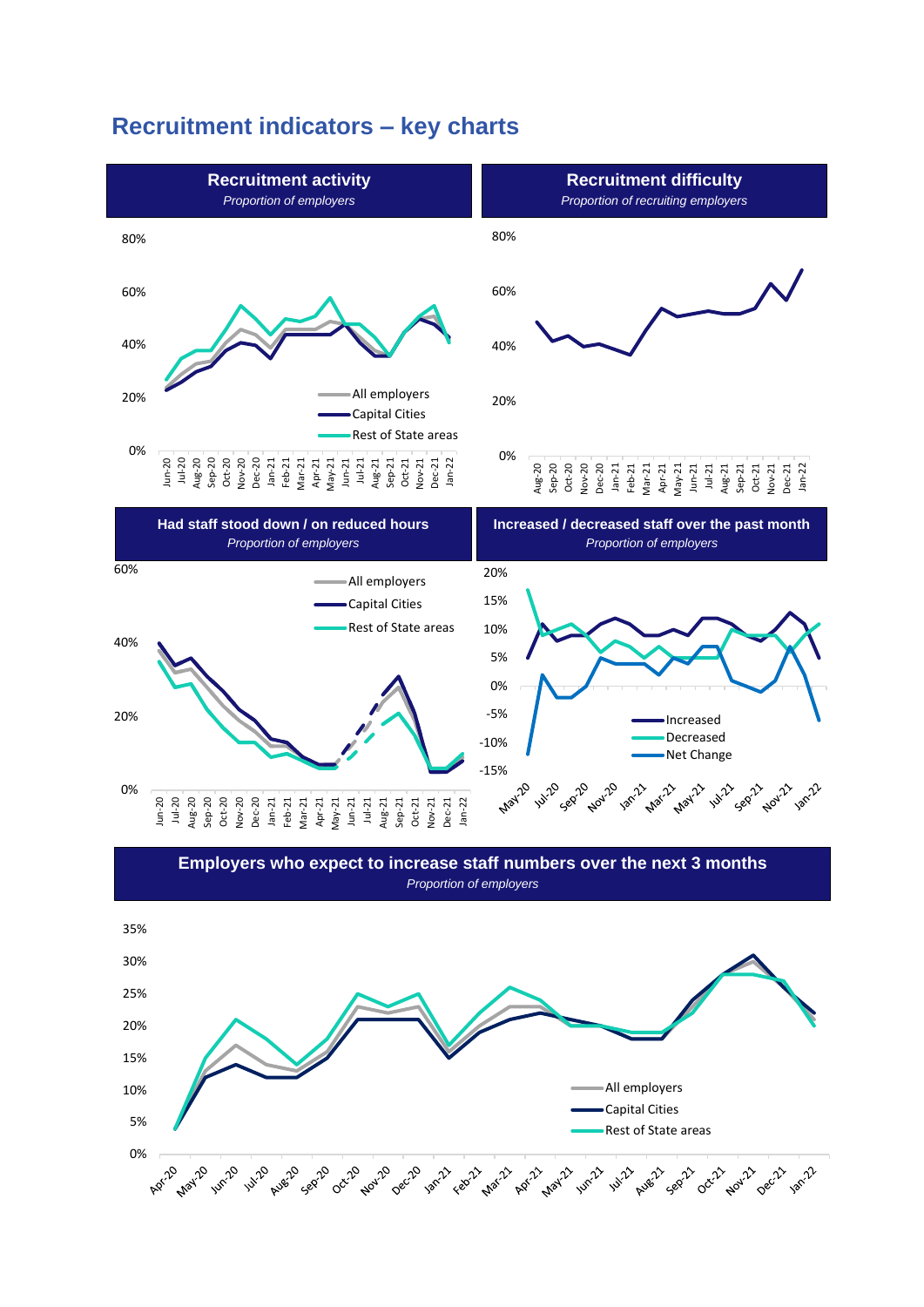## **Spotlight: Reason for recruitment by industry and occupation**

For employers that are in the process of recruiting at the time of the survey or had recruited in the past month, the REOS includes a question about whether the recruitment was to fill a new position or replace someone who left the business.

Nationally, as at December 2021, more than half (57%) of recruiting employers recruited only to replace staff, with 33% recruiting only for new positions. The remaining 10% of recruiting employers were both trying to fill new positions and replace staff who had left.

These proportions have remained relatively stable over the past year, which was noted in a recent NS[C blog which looked at evidence \(or lack-there-of\) for](https://www.nationalskillscommission.gov.au/news/news-centre/looking-great-resignation-what-data-tells-us-so-far) the Great Resignation. 4



Results by industry show that employers most often recruited for new positions (only) in Construction (49%), Manufacturing (43%) and Other Services (42%). On the other hand, the industries in which employers most often recruited only to replace staff were Health Care and Social Assistance (64%), Arts and Recreation Services (64%), and Accommodation and Food Services (63%).



<sup>4</sup> [Looking for The Great Resignation? What the data tells us so far. | National Skills Commission](https://www.nationalskillscommission.gov.au/news/news-centre/looking-great-resignation-what-data-tells-us-so-far)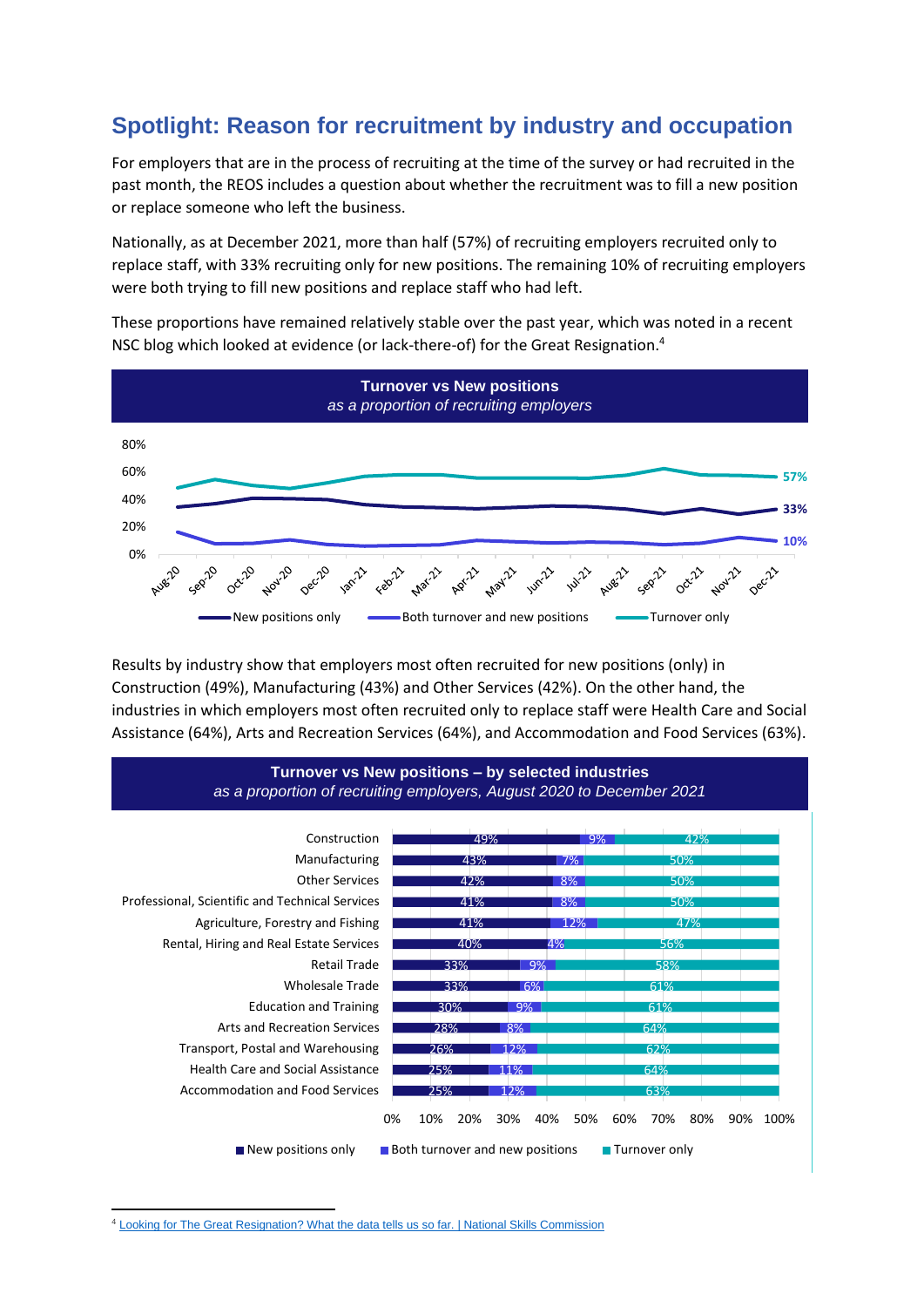Skill Level 3 occupations (which require a Certificate III or IV and include trades occupations) saw the greatest amount of recruitment to only fill new positions (41%), while Skill Level 2 (requiring a Diploma or Advanced Diploma) and Skill Level 4 (requiring a Certificate II or III) occupations had the highest proportion of recruitment to replace staff only (both 61%). The high proportion of recruitment for new Skill Level 3 positions is driven, in part, by apprenticeships for trade occupations.



Looking at specific occupation groups (3-digit ANZSCO) provides a more in-depth picture of where there are new positions being recruited for and where there is high turnover of staff.

Receptionists (72%), School Teachers (71%), and Food Trades Workers (68%) were the occupations with the highest replacement rates. The skill levels of these occupations varied, with School Teachers a Skill Level 1 occupation, Checkout Operators and Office Cashiers at Skill Level 5, and Receptionists a Skill Level 4 occupation. Around a third of Pubs Taverns and Bars, which often employ Food Trades Workers, report having difficulty retaining staff.

Employers trying to recruit for Checkout Operators and Office Cashiers and Personal Carers and Assistants were often trying to fill new positions in addition to replacing staff (both 18%).

The occupations for which employers were most often recruiting to only fill new positions were Technicians and Trades Workers. Of note, as shown in the chart on the next page, the top two occupations (Electricians; Bricklayers, and Carpenters and Joiners) where recruitment was to only fill new positions align broadly with large increases in the numbers of trade apprenticeship commencements in the year to June 2021. 5

<sup>5</sup> National Centre for Vocational Educational Research, *Apprentices and Trainees – Quarterly: June 2021,* VOCSTATS.